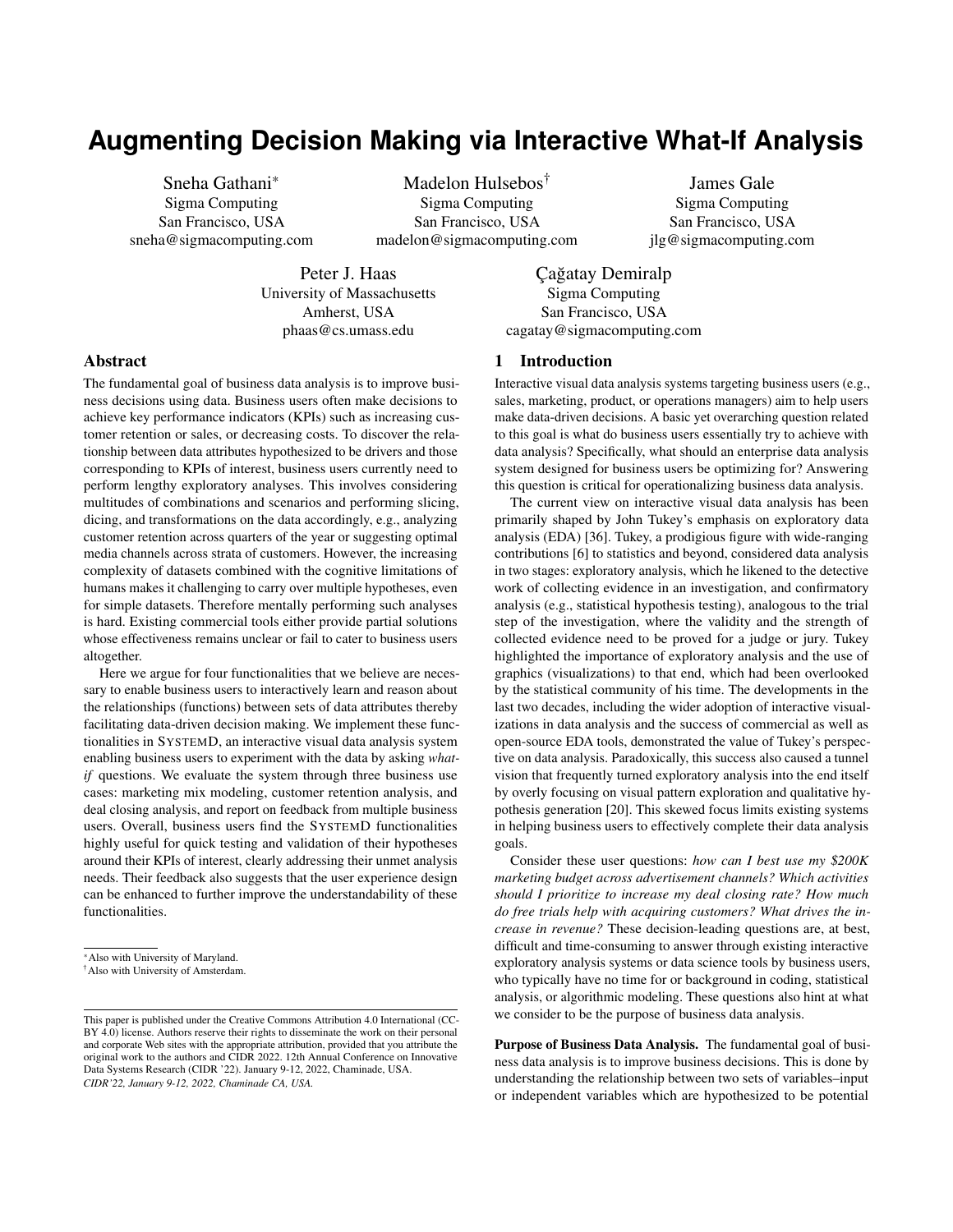<span id="page-1-0"></span>

Figure 1: Four functionalities proposed by SYSTEMD to augment business users beyond exploratory analysis in decision making: Driver Importance Analysis, Sensitivity Analysis, Goal Inversion (Seeking) Analysis, and Constrained Analysis.

drivers and output or dependent variables (often a single variable) that are business key performance indicators (KPIs) and are hypothesized to be dependent on the input variables. For the remainder of the paper, we will refer to the input or independent variables as *drivers* and the output or dependent variables as *KPI*s.

Challenges. While interactive exploratory data analysis is useful, it is not sufficient for effectively carrying out the fundamental task above. There are four basic challenges.

*Human Cognition.* Limitations of human working memory and cognitive overload due to time pressures and data complexity limit the user's ability to effectively run what-if scenarios, without getting help for rigorously following effective methods to generate, manage, and evaluate hypotheses. Confirmation bias [\[26\]](#page-7-3), our tendency to fit the evidence to existing expectations, makes it hard to explore insights in an unbiased and rigorous manner [\[28,](#page-7-4) [37\]](#page-7-5). Thus, people often fail to focus on the most relevant evidence while sufficiently attending to hypotheses' disconfirmation [\[26\]](#page-7-3).

*Interactive Exploratory Analysis.* Interactive direct manipulation as a querying and data transformation paradigm does not scale well for learning relations (functions) between drivers and KPIs, often requiring a large number of transformations as well as slicing and dicing combinations.

*Data Scale and Complexity.* Increased data sizes and complexities exacerbate the two challenges above, easily turning the fundamental task of business data analysis into a daunting process if not impossible. Note that data in enterprise databases are constantly updated and appended, which cloud computing has been making easier and cheaper. Yesterday's feasible choices or decisions informed by data can easily be suboptimal or infeasible today due to updates or the availability of new data. So, large complex dynamic data put additional pressure on human cognition and working memory.

*Dead Data.* Even if domain expert business users can build mental models between potential drivers and KPIs for a snapshot of data, there is no easy way for them to probe into, reason about, and run scenarios over to stress-test and utilize this mental model for decision making [\[18\]](#page-7-6). Mental models built out of exploratory analyses don't lend themselves to simulation or scenario modeling based on hypothetical data, which is necessary for what-if analysis.

Elements of Business Data Analysis. What are the elements of the fundamental purpose of business data analysis introduced above? What does improving decisions mean? Based on our conversations with business users, we distill the following observations.

*Improve Decisions.* The goal of data analysis is to improve decisions based on data. An improved decision—an effective operationalization of insights—manifests itself differently in different domains and use cases. It can be increased sales, reduced cost, increased customer retention rate, reduced churn rate, reduced customer acquisition cost, and so on. Business users mean, well, business.

*Understand Driver-KPI Relationship.* Improving decisions requires users to learn, manually (mentally) or otherwise, the relationships (functions) between drivers in their data and KPIs on which their business objectives are based.

*Use Data and Domain Expertise.* Decision-making is an interplay between data and domain knowledge, including common sense. Neither data nor domain knowledge (expertise), which business users possess, is sufficient by itself for improved outcomes.

*Value of BI Systems.* The value of an enterprise data analysis or business intelligence (BI) system is its added value in effectively enabling improved decision-making using data and domain knowledge.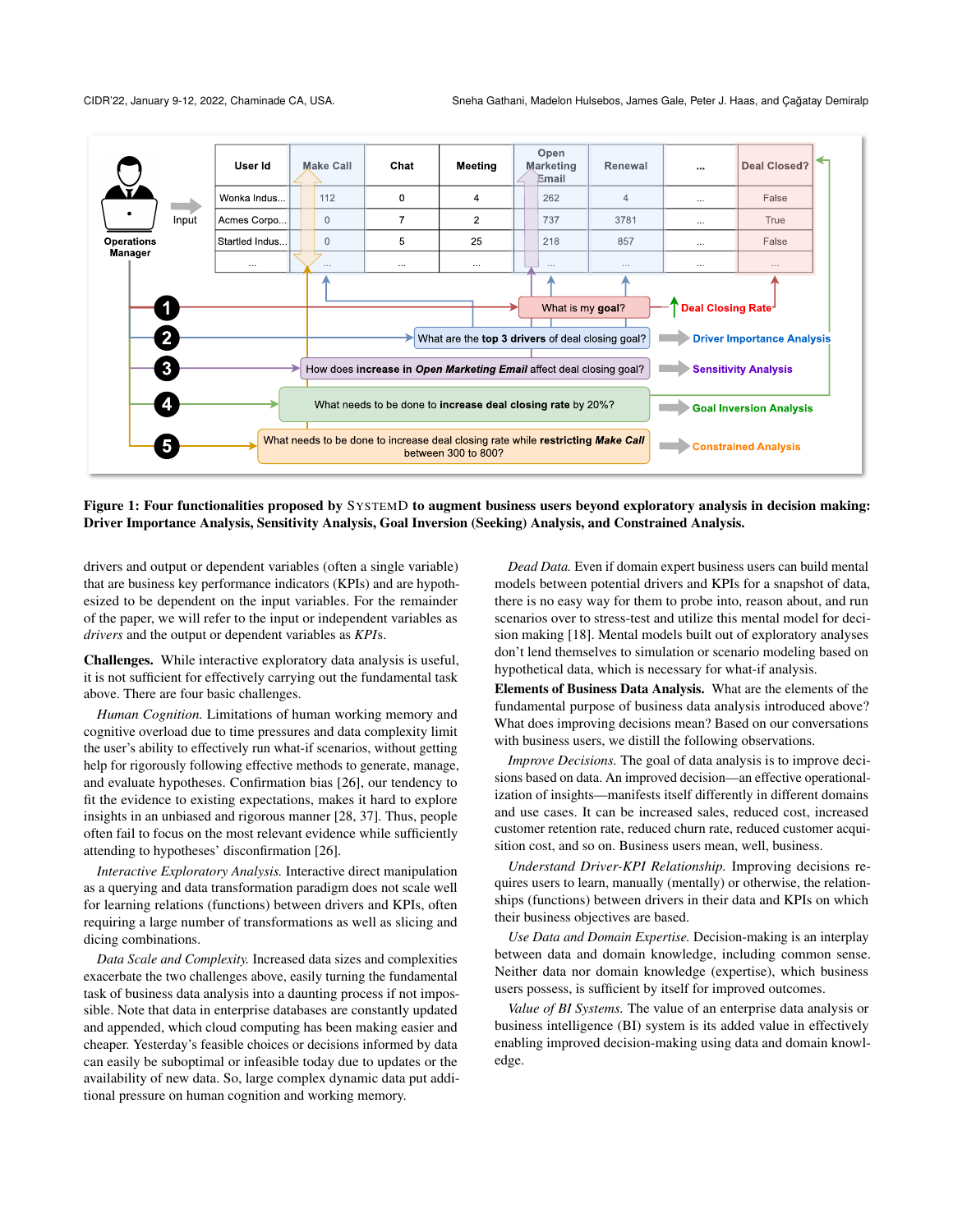Desiderata for Systems. Based on the observations above and earlier work [\[9\]](#page-7-7), we propose that enterprise data analysis systems integrate four interactive functionalities [\(Figure 1\)](#page-1-0) to augment business users in decision making, going beyond exploratory analysis.

*Driver Importance Analysis.* Enables users to implicitly learn functions (models) allowing them to understand the relationships between drivers (input) and KPIs (output), along with the artifacts of these learned relationships such as the relative importance of various drivers and their interactions in predicting the KPI outcomes.

*Sensitivity Analysis.* Enables users to dynamically evaluate learned relationships for arbitrary driver values and observe the changes in KPI values. This helps users build their intuition about how their business works in a hands-on manner. To this end, systems should help users to experiment with the drivers by interactively perturbing (increasing or decreasing) their values and observing the effects on the KPI values.

*Goal Inversion (Seeking) Analysis.* Enables users to interactively set goals such as specific target values or optimization objectives (maximization or minimization) for the KPIs and observe multiple scenarios on how the driver values need to change to achieve the desired goals. For example, systems should provide recommendations for changes needed in driver values to achieve user-specified KPI goals such as doubling the revenue or minimizing the churn rate.

*Constrained Analysis.* Allows users to interactively set constraints or conditions over how the learned functions (models) are evaluated or inverted, enabling users to incorporate their domain knowledge such as business constraints and common sense to regulate these functions. This also enables users to quickly generate and evaluate multiple scenarios under various conditions specified by constraints. For instance, systems should enable users to set constraints (e.g., boundary, equality, or inequality) on one or more drivers and run the goal-seeking analysis to provide driver values satisfying user constraints. Note that there is rarely a single best context-free decision for improving a KPI goal; instead, there are often multiple feasible choices with dynamic costs and trade-offs bound to decision paths. Systems should enable rapid discovery as well as management and tracking of these choices (options), making them first-class citizens of data analysis.

We operationalize the desiderata above through an interactive visual data analysis system called  $SYSTEMD<sup>1</sup>$  $SYSTEMD<sup>1</sup>$  $SYSTEMD<sup>1</sup>$ . The system enables users to experiment with their data and understand relationships between drivers (input) and KPIs of interest (output) through what-if scenarios. We evaluate SYSTEMD using three common business use cases: (1) marketing mix modeling, (2) customer retention analysis, and (3) deal closing analysis with real-world business users such as sales, marketing, operations, accounts, and campaign managers.

In summary we make the following contributions:

- We revisit the fundamental goal of business analysis to be making data-driven decisions via the ability to understand the relationship between drivers (input) and KPIs (output).
- We argue that the four functionalities we propose, *driver importance analysis, sensitivity analysis, goal inversion (seeking) analysis,* and *constrained analysis*, are necessary for effectively helping business users to make data-driven decisions.
- We implement SYSTEMD, an interactive visual data analysis system incorporating these functionalities, providing a coherent workflow and end-to-end solution for business users to improve their decisions.
- We evaluate SYSTEMD through three business use cases to test the applicability and perceived value of the system.

# <span id="page-2-1"></span>2 SystemD

SYSTEMD has a client-server architecture. The frontend client is responsible for rendering analysis views, managing user interactions, communicating with the backend server to fetch requested data, and (re-)rendering views accordingly. The backend server runs machine learning models to predict KPI objective values and packs them into efficient JSON data structures to send to the client in response to user interactions. We train two widely used models: linear regression models when the KPI objective is a continuous variable (e.g., sales) and classifiers when the KPI objective is a discrete variable (e.g., customer retained after 6 months or not, deal closed or not) to make predictions. Now, we briefly describe the views and functionalities of SYSTEMD as annotated in [Figure 2.](#page-3-0)

(A) Use Case Selection. Users can select from three common business use cases supported currently. [Figure 2](#page-3-0) shows a snapshot of SYSTEMD during the deal closing analysis use case.

(B) Table View. On selection of the use case, the corresponding dataset is tabulated in this view. The columns in this view show the drivers and KPI of the dataset.

In the deal closing analysis use case dataset, every row represents a prospective customer and every column represents the counts of activities corresponding to the prospect such as *Chat*s, *Meeting*s attended, etc. Each prospect is also labeled as converted to a customer or not.

(C) KPI Selection View. Users can select one of the variables in the dataset to be the KPI objective using this view.

For the use case, users are interested in whether prospects close as customers, hence choose the KPI to be *Deal Closed?*.

(D) Driver List View. This view allows users to filter out drivers they aren't interested in analyzing.

Users want to understand the relationship between all activities of prospects and the average deal closing rate in the use case. Hence, they keep all variables selected and deselect only the *Account* textual variables to enable model training and prediction.

(E) Driver Importance View. This view characterizes the first functionality of SYSTEMD, the *driver importance analysis*. Users are interested in recognizing the drivers that drive the KPI. This view illustrates an interactive horizontal bar chart informing the users of the drivers (Y axis) of the KPI in decreasing order of importance (X axis) thereby guiding them to take actions in the appropriate directions.

We use Scikit-learn [\[27\]](#page-7-8) to train machine learning models that predict KPI values: linear regression models for continuous KPIs and random forest classifiers for discrete KPIs. We choose the driver importance values to be the linear-regression coefficients and the random-forest feature importances because they are relatively easier for users to understand. However, we verify the importances using traditional measures such as Shapley, Pearson, and Spearman rank [\[3,](#page-7-9) [30,](#page-7-10) [39\]](#page-7-11) to ensure that the model coefficients are not misleading. The

<span id="page-2-0"></span><sup>1</sup><https://tinyurl.com/SigmaSystemD>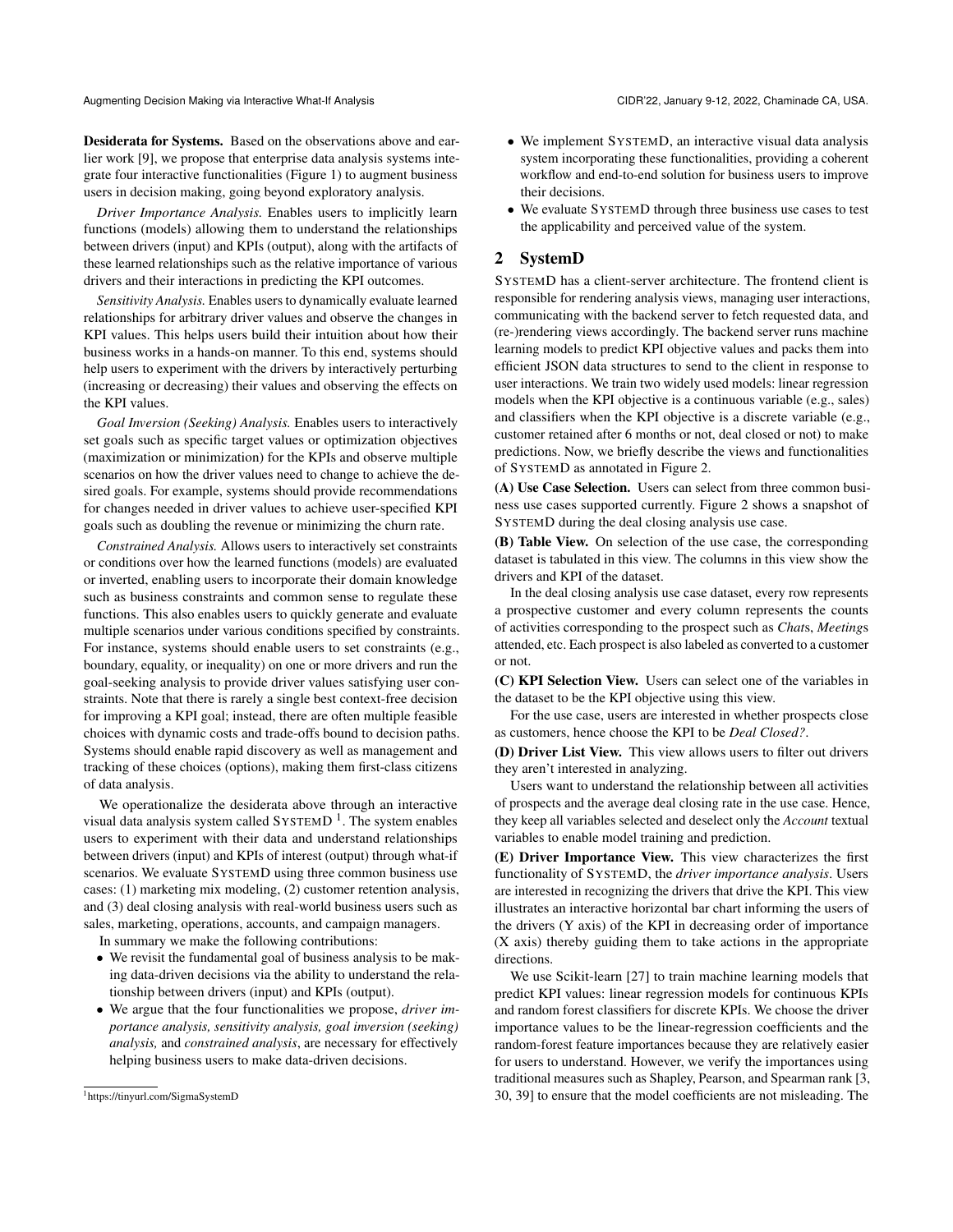CIDR'22, January 9-12, 2022, Chaminade CA, USA. Sneha Gathani, Madelon Hulsebos, James Gale, Peter J. Haas, and Çağatay Demiralp

<span id="page-3-0"></span>

| SystemD                                                                                                                                                                                                           | <b>Table View</b>                  |              |                                              |                                                       |                      |                                                            |                |                               |                     |                                        |                                                     |                   |                          |                                       |                                      |                                           |                | Filter                                              | <b>3</b> Group   Mg Analyze                  |                           |                                  |  |
|-------------------------------------------------------------------------------------------------------------------------------------------------------------------------------------------------------------------|------------------------------------|--------------|----------------------------------------------|-------------------------------------------------------|----------------------|------------------------------------------------------------|----------------|-------------------------------|---------------------|----------------------------------------|-----------------------------------------------------|-------------------|--------------------------|---------------------------------------|--------------------------------------|-------------------------------------------|----------------|-----------------------------------------------------|----------------------------------------------|---------------------------|----------------------------------|--|
| Select Use Case*<br><b>Deal Closing Analysis</b><br>Α                                                                                                                                                             | B<br>Account                       |              |                                              | Open<br>Chat Meeting Marketing Email Renewal<br>Email | <b>Sales</b><br>Sent |                                                            |                | Post Campaign<br>Sent Sign Up | Trial<br>Sign<br>Up | LinkedIn to<br>Contact Sales           | Reply<br>Email                                      | Click<br>on<br>Ad | Other in                 | Engaged<br><b>Campaign Email</b>      | <b>Click</b><br>Marketing            | Visit<br>Website Intent                   | Get            | Initiate Send<br><b>New</b><br><b>Contact Email</b> | Marketing                                    |                           | <b>Make Deal</b><br>Call Closed? |  |
| <b>KPI View</b>                                                                                                                                                                                                   | Wonka                              |              |                                              |                                                       |                      |                                                            |                |                               |                     |                                        |                                                     |                   |                          |                                       |                                      |                                           |                |                                                     |                                              |                           |                                  |  |
| Select KPI*<br>$\mathbf C$<br>Deal Closed?                                                                                                                                                                        | Industries                         | 0            | $\overline{4}$                               | 262                                                   | 620                  | $\overline{4}$                                             | $\overline{2}$ | $\overline{0}$                | 0                   | $\mathbf 0$                            | 1                                                   | $\overline{0}$    | 14                       | 5                                     | $\mathbf{1}$                         | $\mathbf{1}$                              | 26             | 298                                                 | 171                                          | 111                       | False                            |  |
|                                                                                                                                                                                                                   | Acmes<br>Corporation               | 7            | $\overline{2}$                               | 737                                                   | 27                   | 3781                                                       |                | -1                            | 0                   | $\overline{0}$                         | 0                                                   | $\Omega$          | $\Omega$                 | 5                                     | 6                                    | 5                                         | $\overline{4}$ | 3                                                   | 911                                          | $\mathbf 0$               | True                             |  |
| <b>Driver List View</b>                                                                                                                                                                                           | Startled<br>Industries             | 5            | 25                                           | 218                                                   | 97                   | 857                                                        | 0              | -1                            | 0                   | $\mathbf 0$                            | 0                                                   | $\circ$           | $\Omega$                 | $\overline{7}$                        | 5                                    | $\mathbf{1}$                              | $\overline{2}$ | 8                                                   | 381                                          | 0                         | False                            |  |
| D<br>Account V Chat V Meeth<br>Open Marketing Email                                                                                                                                                               | Globexer<br>Corporation            | $\Omega$     | $\overline{2}$                               | $\overline{2}$                                        | 350                  | $\overline{2}$                                             | 0              | $\mathbf 0$                   | 0                   | $\mathbf 0$                            | 0                                                   | 25                | 19                       | 7                                     | $\mathbf{0}$                         | $\mathbf 0$                               | 24             | 109                                                 | 16                                           | 61                        | False                            |  |
| Sales Email Sent V Renewal                                                                                                                                                                                        | Inittech                           | $\mathbf 0$  | 22                                           | 3                                                     | 120                  | $\overline{2}$                                             | 0              | $\Omega$                      | $\mathbf{0}$        | $\mathbf{0}$                           | 0                                                   | $\mathbf{0}$      | $\mathbf{1}$             | $\overline{1}$                        | $\mathbf{0}$                         | $\overline{1}$                            | $\mathbf{1}$   | 9                                                   | 32                                           | 15                        | False                            |  |
| Post Sent V Campaign Sign Up                                                                                                                                                                                      | Umbrella<br>Light                  | $\mathbf{1}$ | 21                                           | 737                                                   | 112                  | 16091                                                      | 0              | $\mathbf{0}$                  | 0                   | $\mathbf{0}$                           | 0                                                   | $\overline{0}$    | $\mathbf{1}$             | 14                                    | 56                                   | 10                                        | 26             | 159                                                 | 3534                                         | 4                         | True                             |  |
| <b>Options View</b>                                                                                                                                                                                               | Corporation                        |              |                                              |                                                       |                      |                                                            |                |                               |                     |                                        |                                                     |                   |                          |                                       |                                      |                                           |                |                                                     |                                              |                           |                                  |  |
| F.<br>Functionality:<br>Sensitivity<br>$\sum_{\text{Inversion}}$<br>Analysis<br>Perturbation:<br>Numeric<br>$\vee$ Percentage<br><b>Goal Inversion Option:</b><br>$\overline{\phantom{a}}$ Fix<br><b>Run Goal</b> | <b>Driver Importance View</b><br>Е |              | Open Marketing Email<br>Renewal<br>Make Call |                                                       | Importance: 0.23     | KPI: Deal Closing Analysis<br>Driver: Open Marketing Email |                |                               |                     | 0.08                                   | н<br>Original KPI<br>Changed KPI                    |                   |                          | <b>Sensitivity Analysis (SA) View</b> |                                      | Per-Data Analysis                         |                | 41.89%<br>43.24%                                    | Comparison Analysis ہے<br>Change Percentage: | $+1.35%$                  |                                  |  |
| Constraints<br>Inversion                                                                                                                                                                                          |                                    |              | Send Marketing Email                         |                                                       |                      |                                                            |                |                               |                     | 0.08                                   |                                                     |                   |                          |                                       |                                      |                                           |                |                                                     |                                              |                           |                                  |  |
| C Reset<br><b>Perturbation View</b>                                                                                                                                                                               |                                    |              | Visit Website                                |                                                       |                      |                                                            |                |                               | 0.07                |                                        |                                                     | o\.               | 5%                       | 10%<br>15%                            | 20%<br>25%<br>Deal Close? Percentage | 30%<br>35%                                | 40%            |                                                     |                                              |                           |                                  |  |
| <b>Open Marketing Email</b><br>G                                                                                                                                                                                  |                                    | Click on Ad  |                                              |                                                       | 0.06                 |                                                            |                |                               |                     |                                        |                                                     |                   | Goal Inversion (GI) View |                                       |                                      |                                           |                |                                                     |                                              |                           |                                  |  |
| Sensititivity Analysis Options:<br>Percentage <sub>%</sub><br>Numeric<br>7364                                                                                                                                     | Chat<br>Click Marketing Email      |              |                                              |                                                       | 0.06<br>0.06         |                                                            |                |                               |                     |                                        | Objective?*<br>Maximize<br>$\overline{\phantom{a}}$ |                   |                          |                                       |                                      | Original KPI Percentage:<br>41.89%        |                |                                                     |                                              | <b>Change Percentage:</b> |                                  |  |
| <b>Goal Inversion Options:</b>                                                                                                                                                                                    | Get Intent                         |              |                                              |                                                       | 0.05                 |                                                            |                |                               |                     |                                        | Enter Target KPI                                    |                   |                          |                                       |                                      | <b>Achieved KPI Percentage:</b><br>90.54% |                |                                                     |                                              | +48.65%                   |                                  |  |
| High<br>80<br>Low<br>40                                                                                                                                                                                           | Other                              |              |                                              |                                                       | 0.03                 |                                                            |                |                               |                     |                                        | <b>Model Reliability:</b><br>High Confidence        |                   |                          |                                       |                                      |                                           |                |                                                     |                                              |                           |                                  |  |
| Renewal                                                                                                                                                                                                           | Drivers<br>Engaged in Campaign     |              | 0.03                                         |                                                       |                      |                                                            |                |                               |                     | Driver prediction values for goal KPI: |                                                     |                   |                          |                                       |                                      |                                           |                |                                                     |                                              |                           |                                  |  |
| Constabilities American Continues                                                                                                                                                                                 |                                    |              | Sales Email Sent                             |                                                       |                      | 0.03                                                       |                |                               |                     |                                        |                                                     |                   |                          |                                       |                                      |                                           |                |                                                     |                                              |                           |                                  |  |

Figure 2: SYSTEMD user interface showing a snapshot from the deal closing analysis use case. It operationalizes four functionalities we deem necessary for augmenting decision making in data analysis systems. See Section [2](#page-2-1) for details on each of the annotated views.

importance values range between -1 and 1 with extremes showing high negative and positive importance to the KPI respectively while closer to 0 shows low importance to the KPI.

Driver importance analysis for our use case shows that the three most important drivers of the deal-closing KPI are *Open Marketing Email*, *Renewal* and *Call* while the three least important drivers are *LinkedIn Contact*, *Initiate New Contact* and *Meeting*.

(F) Options View. This view provides options for types of analyses to perform and types of perturbations to apply to the original dataset. Users can check corresponding boxes to perform either sensitivity analysis or goal inversion analysis. The system supports two perturbation options: absolute and percentage values. The deal closing analysis use case illustrates outputs of both analyses using percentage perturbations.

(G) Perturbation View. Users can specify how much to perturb the original dataset using this view. For each of the drivers, they can set absolute or percentage perturbation magnitudes to perform sensitivity analysis and low and high constraints for goal inversion analysis.

Perturbations are made to each of the data points in the dataset; for example, a 40% increase on *Open Marketing Email* means increasing the marketing emails opened for every prospect by 40%.

(H) Sensitivity Analysis View. SYSTEMD helps users understand the relationship between drivers and the selected KPI using its second functionality of *sensitivity analysis*. Users can experiment with

the drivers by perturbing the original data — see (G) above — and observing the effects on the KPI. This view displays two bars: a static blue bar shows the KPI achieved on the original dataset and an interactive yellow bar shows the KPI achieved on the perturbed dataset. The change between KPI achieved on user perturbed data and the original data is explicitly shown to indicate the up-lift (positive, shown in green) and down-lift (negative, shown in red). Every perturbation re-runs the model prediction to re-calculate the KPI value.

To ease driver experimentation, SYSTEMD provides two additional sensitivity analysis features. To view sensitivity analysis in its entirety and compare KPI trends over all drivers, the *comparison analysis* feature shows the KPI achieved for every driver individually across a range of perturbations specified by the user. To allow users to drill down and experiment with individual data points, the *per-data analysis* feature lets users select a data point, perturb data of the selected data point and view effects on its KPI value.

The use case shows a 40% perturbation made to the *Open Marketing Email* predictor, which results in the deal-closing rate rising to 43.24% (yellow bar), an up-lift of 1.35% from that on original data.

(I) Goal Inversion View. The *goal inversion* functionality helps users to plan future actions that will help them achieve their KPI goals. Users can choose to freely optimize (minimize or maximize) the KPI or specify a desired KPI value they wish to achieve and run the model to provide values of the drivers that will achieve the goal KPI.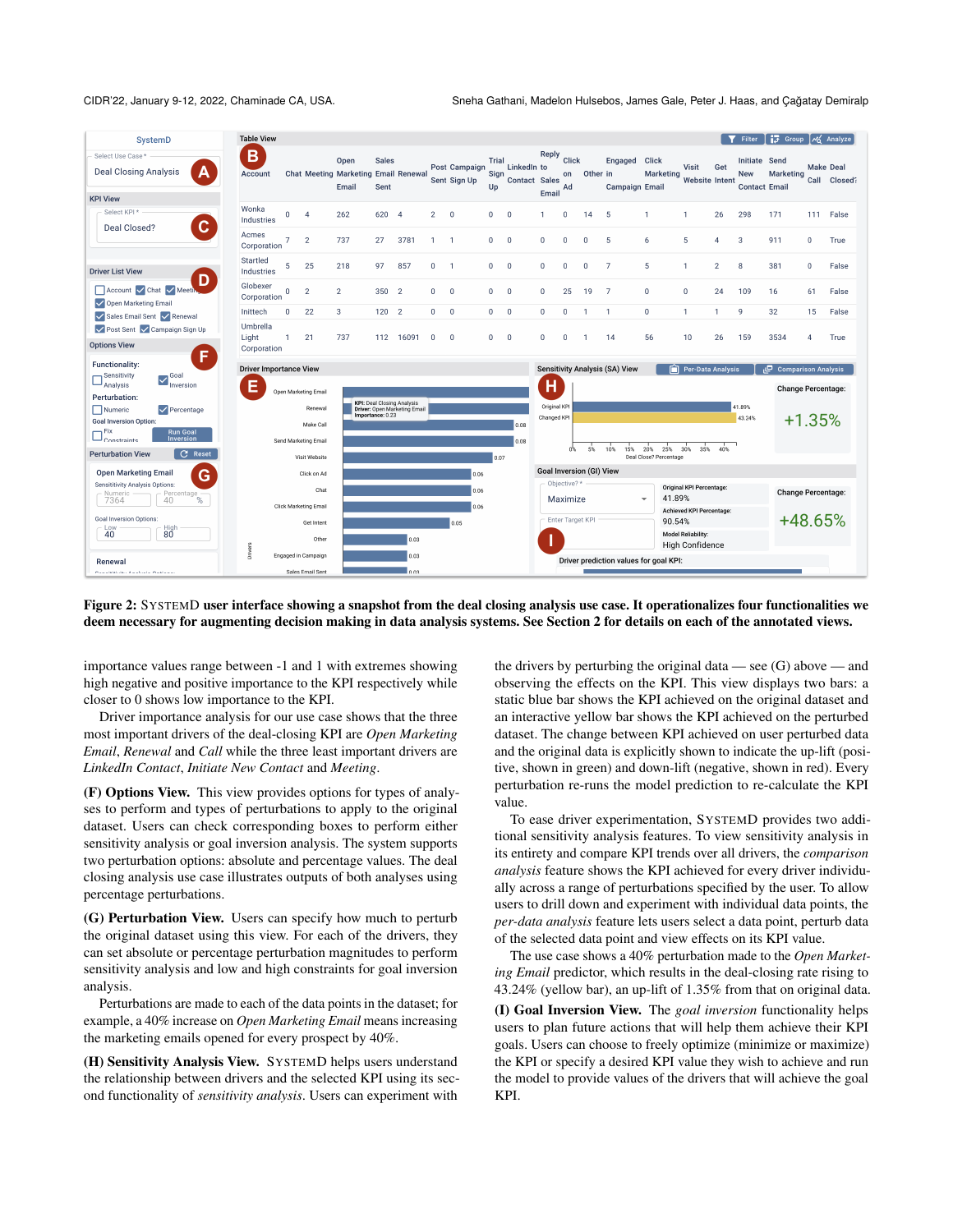SYSTEMD uses Scikit-Optimize's Bayesian optimizer [\[23\]](#page-7-12) to learn values of the drivers that attain the desired KPI value (maximum, minimum, or target). The view returns the best KPI attainable, the confidence of the model used, and a set (not necessarily unique) of driver values that achieve the user-specified KPI goal.

In practice, it is not always feasible for users to take the actions recommended by freely optimized goal inversion, such as when recommendations are not in line with domain knowledge or when optimal driver values exceed a budget, and so on. To obtain realistic recommendations, SYSTEMD provides the final functionality of *constrained analysis*. This functionality allows users to specify low and high constraints on one or more drivers and have the model recommend optimal KPI and driver values that are within the specified range.

The use case shows a *constrained analysis* in which users constrain the perturbation of the *Open Marketing Email* driver to be an increase between 40% to 80% as shown in (G). The resulting maximal deal-closing-rate KPI equals 90.54%, which is an up-lift of 48.65% from the KPI achieved on the original data.

# 3 Evaluation

We evaluate SYSTEMD through three business use cases to gather feedback on its interactive functionalities.

Participants and Protocol. We recruited five business users who play various roles at Sigma Computing and have a minimum experience level of four years. Three business users—a marketing manager, a campaign manager, and an account manager—participated in the marketing mix modeling use case. A product manager and a sales manager participated in the customer retention analysis and the deal closing analysis use case respectively. Although we recruited Sigma employees as our business users in order to facilitate our evaluation process, these employees are nonetheless fair representatives of the types of business users who daily perform analyses and make decisions.

Participants were briefed on the interview goals and structure. They were then asked to share analysis intent, workflows, current tools and challenges of their daily analysis in a pre-interview questionnaire, both to set the stage for the experiment and to let us understand in detail their context for decision-making using data. Then we shared our screen and demoed the system to the participants to explain the four functionalities. The three kinds of business users were each shown the system using their respective use case of interest so as to match their daily workflows. We demoed the system using certain interesting examples which we previously found while experimenting with the dataset, but we highly encouraged the participants to also guide us on the experiments they wanted to perform. For example, the product manager in the retention rate analysis use case explicitly asked us to remove an obvious predictor and perform the functionalities again. After the interview, participants were asked to provide feedback by completing a system usability questionnaire. Participants rated their agreement with system usability questions using a Likert scale of 1 (strongly disagree) to 5 (strongly agree). Additionally, we asked participants to provide us with more open-ended feedback on the features of, and concerns about, SYS-TEMD. The set of questions from the pre-interview questionnaire, system usability questions and open-ended feedback questions are

listed in [Table 1.](#page-5-0) Interviews typically lasted 45 minutes. We used a think-aloud protocol to encourage participants to share their thought process simultaneously as they got results from SYSTEMD. We recorded audio and captured screen for later review.

### Use Cases. Here we briefly describe the three business use cases.

*U1: Marketing Mix Modeling.* Marketing Mix Modeling is a technique which helps quantify the impact of several marketing inputs on sales, market share, etc. With the rapid increase of new media, there has been an increased need for marketeers to optimize their strategies that maximize KPIs such as return of investment, sales, profit, etc. across multiple channels.

To allow Sigma's marketing, campaign and account managers to use SYSTEMD for making decisions that optimize investments per media channel, we used a dataset describing investments made over a period of 6 months on 5 media channels (Internet, Facebook, YouTube, TV and Radio) and corresponding sales achieved per day. The participants guided the analysis for understanding the behavior between media channels and sales KPI and made decisions on which channel investments should increase or decrease to maximize sales.

*U2: Customer Retention Analysis.* Operations and product managers are interested in retaining existing customers because it is much easier, both in terms of effort and cost, to retain old customers than get new ones. To build strategies that retain customers, business users analyze large datasets of customer interactions with the product and their own activities with the customers that are collected by CRM and support systems. Examples of such activities are using help chat, opening new document, adding a visualization, etc. Additionally, business users often form hypothesis of additional features, or *formulas* that may drive customer retention such as customers attending 2+ demo meetings in the first two weeks, and so forth. Sigma's product manager was interested in finding customer activities that would maximize retention after six months. Sigma's multi-touch attribution dataset was used for analysis; it consists of a customer's activities and product manager's hypothesis formulas such as pivoting on data, performing join operation, using 3+ formulas in two weeks, etc., during the last six months, along with a label indicating whether the customer was retained after six months. The product manager used SYSTEMD to optimize the six-month-retained KPI and understand the activities that lead to increased six month

*U3: Deal Closing Analysis.* The approach to selling a product begins with initiating contact with a prospective customer and ends after a salesperson closes the deal. This process consists of multiple stages of back and forth communication between the prospects and the sales teams. Similar to the customer retention analysis use case, sales managers use a prospect's activities with the product, as well as the sales and marketing teams communication activities, to predict whether prospects will close to customers. Examples of such activities are prospects signing up for trials or demos, participating in campaigns, attending scheduled meetings, and so on.

retention.

The sales manager at Sigma wanted to analyze prospect data from the past few months similar to the data described in Section [2](#page-2-1) to answer questions such as "what activities lead to the conversion of more prospects?" and "what is the ideal customer journey formula for Sigma?".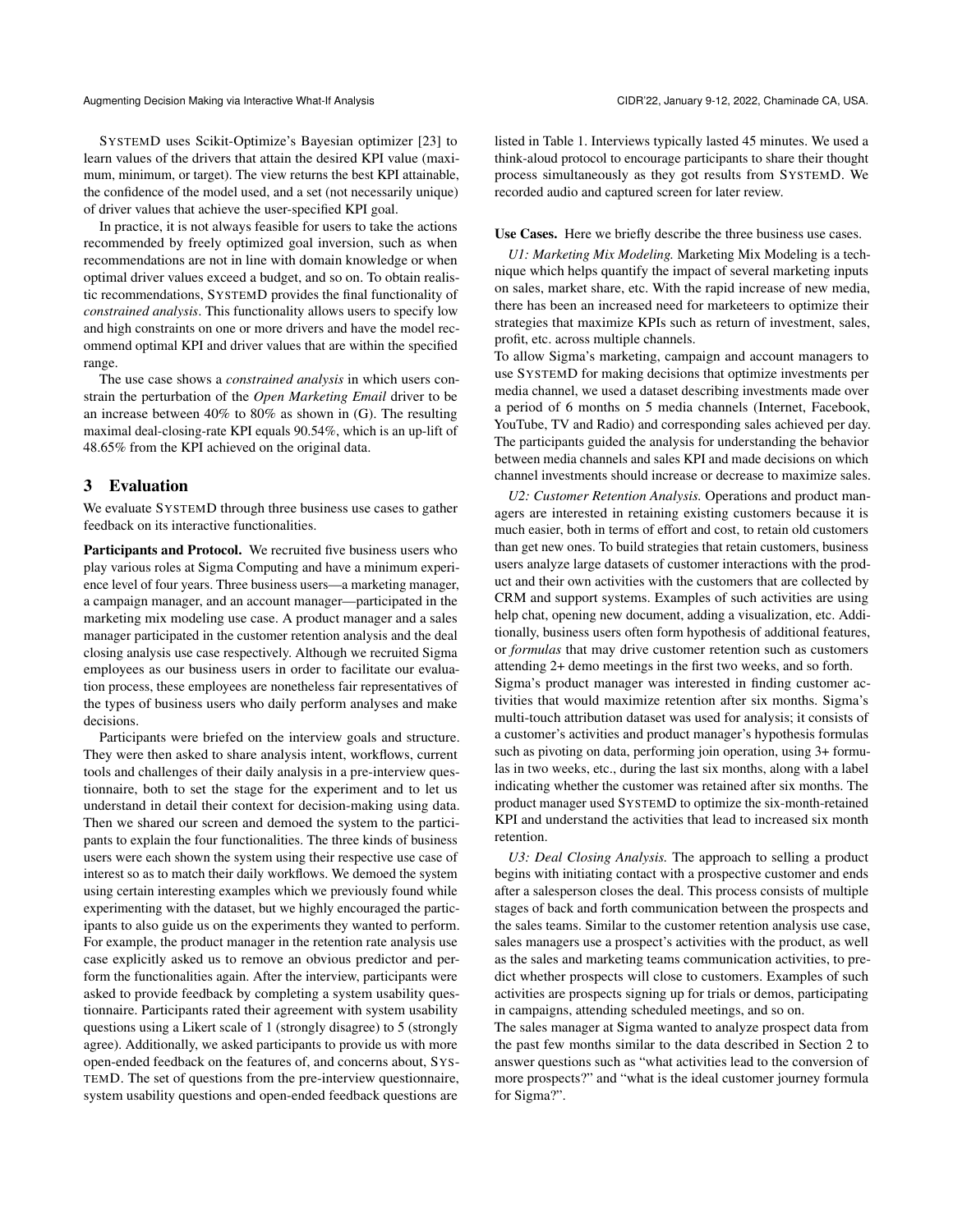<span id="page-5-0"></span>Table 1: Pre-study, system usability (elicited on a Likert scale of 5), and open-ended questions used for evaluating SYSTEMD.

| Category         | <b>Ouestions</b>                                                                                                                                                                                                                                                                                                                                                                                                                                                                                                                                                                                                                                                                                                                                                                                                                                                                                                                           |
|------------------|--------------------------------------------------------------------------------------------------------------------------------------------------------------------------------------------------------------------------------------------------------------------------------------------------------------------------------------------------------------------------------------------------------------------------------------------------------------------------------------------------------------------------------------------------------------------------------------------------------------------------------------------------------------------------------------------------------------------------------------------------------------------------------------------------------------------------------------------------------------------------------------------------------------------------------------------|
| Pre-study        | Can you describe the kind of data you use?<br>What is the intent of using the data?<br>Given the data, what would you be most interested in analyzing?<br>What is the purpose behind interest in the analysis of the data?<br>Consider you are interested in sales (U1)/retention rate (U2)/deal closing rate (U3), can you describe what analysis would you perform to make<br>decisions on investing in the right channels (U1)/increasing the retention rate (U2)/increasing deal closing rate (U3)?<br>Which tools do you use typically to perform the analyses you described?<br>How easy or hard would you say it is for you to analyze the data and make a decision?<br>How much time would you approximately take to come up with a hypothesis and make a decision based on that?<br>What strategies do you use to evaluate whether analyses results match your expected hypotheses (via your domain knowledge and/or experience)? |
| System usability | The functionalities of SystemD are useful in understanding the behavior of the data better.<br>The functionalities of SystemD are useful in making optimal decisions.<br>The interactions with SystemD are intuitive.<br>Most users would learn to use SystemD very quickly.<br>Various functionalities of SystemD are well-integrated.<br>Compared to your process of analysis and current tools you use on a daily basis for making decisions (as described initially), how useful do you see<br>SystemD helping you for the same tasks?<br>Use SystemD in my daily work.                                                                                                                                                                                                                                                                                                                                                                |
| Open-ended       | Compared to your process of analysis and current tools you use on a daily basis for making decisions (as described initially), how useful do you see<br>SystemD helping you for the same tasks? Explain why.<br>How useful is SystemD for making decisions that optimize interesting metrics (KPIs) in comparison to current tools? Explain why.<br>List the most useful functionalities or features from most useful to least useful (Driver Importance Analysis, Sensitivity Analysis, Goal Inversion<br>(Seeking) Analysis, Constrained Analysis).<br>Which additional functionalities or features would become a more effective system to make decisions in SystemD?<br>What would be your concerns with the SystemD?                                                                                                                                                                                                                  |

# 4 Results

We now discuss the qualitative feedback we collected from Sigma business users on SYSTEMD [\(Figure 3\)](#page-6-0).

Understanding Driver-KPI Relationship. We found that participants were able to quickly understand the dynamics between drivers and their KPI objective and make optimal decisions using SYSTEMD. When describing her prior experiences with campaign analysis, the campaign manager said *"[right now] we have to manually set accurate targets for our campaigns looking at the historical data and intuitively figure out the media channels [that] have the best [chance at] converting leads [of users] into actual customers"* and noted that SYSTEMD is *"definitely much more actionable!"*. We found that all other participants shared similar sentiments. For example, while describing the challenges with current tools used such as reporting tools and spreadsheets, the marketing manager remarked that her *"team consists of only marketers and not technical engineers or data scientists, making them really struggle ... to really see what is going on in spreadsheets and this [*SYSTEMD *would be] ... very exciting to perform ... [such] analyses"*.

Value For Business Users. All five participants saw very strong value in using SYSTEMD as part of their daily workflows. Participants shared that they mostly used reporting tools such as Sigma, Microsoft Excel or Salesforce for their analysis. They also shared that they did not think any of these tools thrived in statistical analysis, making them unaware of any machine learning or predictive analytics functionalities in the tools. They repeatedly found the interactive statistical analysis of SYSTEMD beneficial as it could save them from the intuitive and time-consuming trial and error strategy of hypothesizing next steps, performing them and waiting for three to six months to see the results. The product manager liked the ability

of the interactive sensitivity analysis functionality to help her narrow this expensive strategy which *"... is not something that [she] ... is easily able to do right now"*.

Business users in two use cases were interested in working directly with the SYSTEMD team to fine-tune the system for their individual needs immediately. For example, after walking through the analysis demo, the accounts manager exclaimed that *"[she] wanted to get access to [*SYSTEMD*] now!!!"* and asked *"whether we [her team] could access it ourselves [themselves]?"*. This showed the participant's interest in using SYSTEMD right away.

Usefulness and Completeness. When asked to rank the functionalities in terms of usefulness, we found that 3 of 5 participants ranked the driver importance analysis as being the most useful for their analysis while the other two participants ranked both sensitivity analysis and constraint-based analysis to be the most useful. All participants also ranked multiple functionalities second in usefulness and none being least useful. Thus, participants seemed to find all functionalities provided by SYSTEMD useful. Most participants also found the functionalities well integrated and connected to one another.

Suggestions for Improvements. Participants showed great interest in integrating SYSTEMD with Sigma Worksheet[\[15\]](#page-7-13), a visual query-builder interface, so they could add calculations for additional features or drivers to the dataset. This could also serve any need to slice, dice and drill to obtain the required analysis data, such as per customer-cohort or prospect-stage analysis. Also, most participants needed clarification to understand the outputs of the functionalities, suggesting a need for better user experience workflows. We aim to resolve these concerns as we are starting to deploy SYSTEMD into Sigma.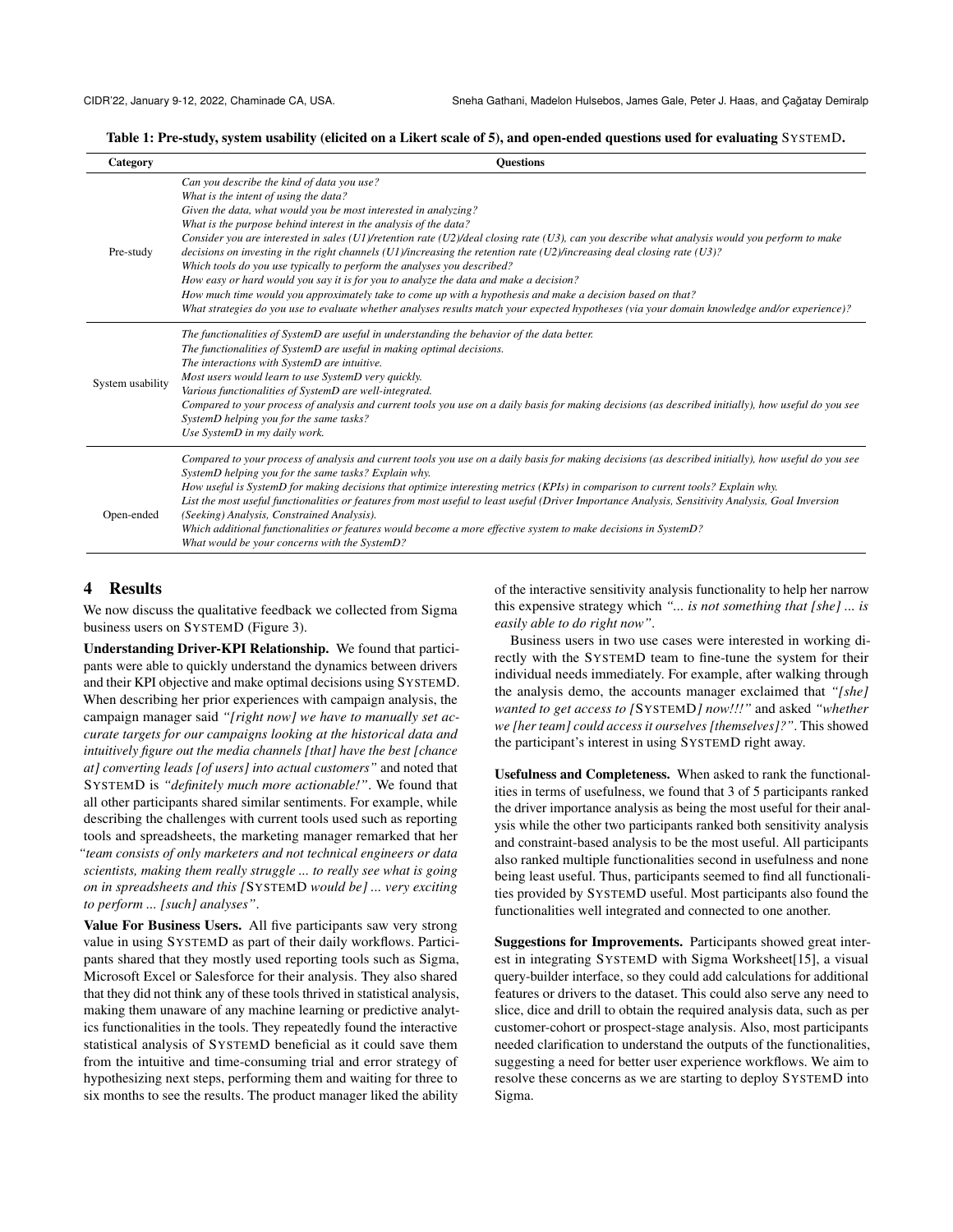## Augmenting Decision Making via Interactive What-If Analysis CIDR'22, January 9-12, 2022, Chaminade CA, USA.

<span id="page-6-0"></span>

Figure 3: Feedback elicited through responses to usability questions on a Likert scale of 5. Participants found SYSTEMD to be highly useful for understanding data-KPI behavior, making optimal decisions, and adopting it in their daily work. On the other hand, they rated its interactions to be intuitive to a lesser degree.

# 5 Future Research Directions

Our study, along with our experience so far, confirms that helping business users make data-driven decisions implicitly using models is a difficult multifaceted problem with rich research and engineering challenges. We now discuss some of these challenges to indicate future research directions.

Communication and User Control. Decision making involves two constituents: domain expert user(s) and models implicitly created through user interactions, as shown in SYSTEMD. One challenge is how to best calculate and communicate the underlying model assumptions and confidences to users who have no background in statistics or data science? Another challenge is that some functionalities, such as goal inversion, may come across as "magic," leading the users to form unrealistic expectations from the system. When the system fails to meet these expectations users may lose trust and become dissatisfied not just with the intelligent functionalities but also with the whole system. User trust is thus critical for automated methods, intelligent or otherwise [\[11\]](#page-7-14). Automated methods need to *just work* and when they fail, they should fail consistently, while giving users a sense of control. This leads to the future problems of both modeling as well as system and user experience design. For instance, how can a user give feedback if she thinks that what the system recommended is incorrect? And, how do we retrieve this feedback and update our models and systems? One solution is to use linear solvers [\[33\]](#page-7-15) which can scale but face challenges in providing fast real-time response when the data is large or when robust models are used for prediction. There is ample scope for future research.

Robustness. The optimal solution from a given data-based model may be brittle: under small changes to the model or data, the solution may suddenly perform very poorly. This robustness problem is exacerbated by the fact that, for a given set of data, it is often the case that multiple models can reasonably explain the relationship between data and outcomes or objectives [\[4,](#page-7-16) [5\]](#page-7-17). These different models may yield different rankings of driver importance as well as different solutions to optimization and goal-seeking problems. Therefore, data analysis systems designed to augment decision-making need to take the robustness of solutions and multiplicity of explanatory models into account.

Interpretability vs Accuracy. It is well-known that some models are simpler and easier to interpret while others are more accurate but difficult to explain. It is essential that we study which models to pick for our business users. Do we allow our users to have a say in this choice?

Specification and Reuse. In order to reuse the decision-making analyses process, it is important to have an editable specification of the experiments that SYSTEMD supports. It is crucial to identify the right grammar for specifying these data experiments and enabling their interoperability with, e.g., other data science languages or platforms such as computational notebooks. An interesting direction is to integrate these experiments with SQL as many data analysis systems [\[7,](#page-7-18) [8\]](#page-7-19), including Sigma, compile the data analysis intent of users into SQL queries. Therefore, development of a declarative specification language for SYSTEMD is a potential future direction. Conducting a Complete User Evaluation To rigorously learn the usefulness of SystemD beyond our initial evaluation, there is wide scope for conducting larger quantitative-based user studies. We want to understand various business user's existing decision workflows compared to when they use SystemD, and to compare quantitative factors such as whether a decision can be made, the amount of time needed to make the decision, and so forth. Another potential direction is comparing the functionalities of SystemD to the functionalities provided by other existing commercial tools such as Salesforce's Einstein Discovery [\[34\]](#page-7-20) and Microsoft's PowerBI [\[14\]](#page-7-21).

# 6 Related Work

Model-based Analysis. The interactive visual analytics [\[22\]](#page-7-22) literature has a plethora of prototype systems that incorporate models for data analysis. Typically these systems use unsupervised offline models to process data for feature extraction that subsequently augments interactive analysis. Less frequently, systems use online models to drive interactive analysis, for instance, the Praxis [\[9\]](#page-7-7) forward projection and backward projection for dimensionality-reduction-based data analysis. SYSTEMD extends these two interactions to sensitivity analysis and goal inversion (seeking) analysis, respectively, for generalized model-driven relational data analysis for business users.

Model-driven Analysis. Prior work introduces interactive systems for understanding models. Some systems have interactions similar to sensitivity analysis (e.g., [\[2,](#page-7-23) [38,](#page-7-24) [40\]](#page-7-25)). Others use counterfactual explanations (e.g., [\[10,](#page-7-26) [16,](#page-7-27) [17,](#page-7-28) [19\]](#page-7-29)) on how to gain the desired prediction with minimal changes to the input, which is akin to our goal inversion (seeking) analysis. Unlike SYSTEMD, the purpose of these approaches is to understand and debug machine learning models, not to support model-driven analysis.

Data Farming. In the context of simulation, the data farming literature [\[31\]](#page-7-30) emphasizes the value of a holistic understanding of a model (e.g., robustness properties, sensitivity) over simple optimization, which can yield high-reward but very brittle decisions. Unlike SYSTEMD's hands-on approach, the emphasis in [\[31\]](#page-7-30) is on non-interactive visualization, and goal-inversion (seeking) is not explicitly supported.

Spreadsheets. Spreadsheet applications generally enable optimizationbased data analysis through add-ins and native functions. For example, Excel's SOLVER [\[24\]](#page-7-31) and GOAL SEEK [\[25\]](#page-7-32) features allow solving for a desired output of a formula by changing its drivers. While these do not involve model building, they provide a level of functionality enabling what-if analysis, albeit with limited interactivity and expressivity.